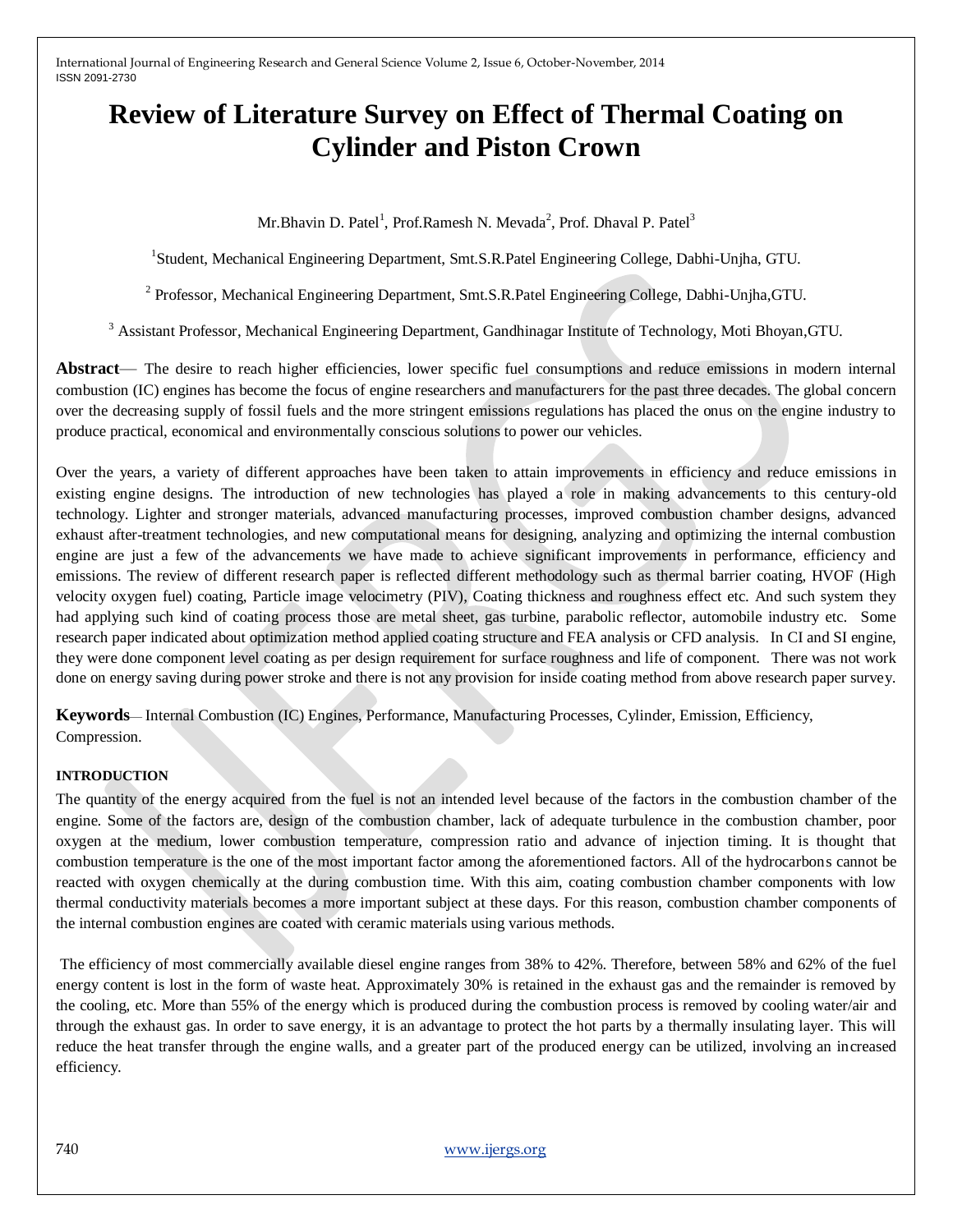The major promises of thermal barrier coated engines were increased thermal efficiency and elimination of the cooling system. A simple first law of thermodynamics analysis of the energy conversion process within a diesel engine would indicate that if heat rejection to the coolant was eliminated, the thermal efficiency of the engine could be increased.

Thermal barrier coatings were used to not only for reduced in-cylinder heat rejection and thermal fatigue protection of underlying metallic surfaces, but also for possible reduction of engine emissions.

Thermal insulation brings, according to the second law of thermodynamics, to engine heat efficiency improvement and fuel consumption reduction. Exhaust energy rise can be effectively used in turbocharged engines. Higher temperatures in the combustion chamber can also have a positive effect in diesel engines, due to the ignition delay drop and hardness of engine operation.

### **LITERATURE SURVEY**

Abdullah Cahit Karaoglanli, Kazuhiro Ogawa,Ahmet Türk and Ismail Ozdemir, "Thermal Shock and Cycling Behavior of Thermal Barrier Coatings (TBCs) Used in Gas Turbines‖ [**1]** has presented Gas turbine engines work as a power generating facility and are used in aviation industry to provide thrust by converting combustion products into kinetic energy. Basic concerns regarding the improvements in modern gas turbine engines are higher efficiency and performance. Increase in power and efficiency of gas turbine engines can be achieved through increase in turbine inlet temperatures. The materials used should have perfect mechanical strength and corrosion resistance and thus be able to work under aggressive environments and high temperatures. The temperatures that turbine blades are exposed to can be close to the melting point of the super alloys. Internal cooling by cooling channels and insulation by thermal barrier coatings (TBCs) is used in order to lower the temperature of turbine blades and prevent the failure of super alloy substrates.

L. Wang, X.H. Zhong, Y.X. Zhao, S.Y. Tao, W. Zhang, Y. Wang, X.G. Sun, "Design and optimization of coating structure for the thermal barrier coatings fabricated by atmospheric plasma spraying via finite element method‖ **[2]** has presented fabricating the thermal barrier coatings (TBCs) with excellent performance is to find an optimized coating structure with high thermal insulation effect and low residual stress. This paper discusses the design and optimization of a suitable coating structure for the TBCs prepared by atmospheric plasma spraying (APS) using the finite element method. The design and optimization processes comply with the rules step by step, as the structure develops from a simple to a complex one. The research results indicate that the suitable thicknesses of the bond-coating and top-coating are 60–120 μm and300–420 μm, respectively, for the single ceramic layer YSZ/NiCoCrAlY APS-TBC.

D. Freiburg, D. Biermann, A. Peukera, P. Kersting,H. -J. Maier, K. Möhwald, P. Knödler, M.Otten, "Development and Analysis of Microstructures for the Transplantation of Thermally Sprayed Coatings‖ **[3]** has presented thermally sprayed coatings and tribological surfaces are a point of interest in many industrial sectors. They are used for better wear resistance of lightweight materials or for oil retention on surfaces. Lightweight materials are often used in the automotive industry as a weight-saving solution in the production of engine blocks. It is necessary to coat the cylinder liners to ensure wear resistance. In most cases, the coating is sprayed directly onto the surface. Previous research has shown that it is possible to transfer these coatings inversely onto other surfaces. This was achieved with plasma sprayed coatings which were transplanted onto pressure-casted surfaces.

Mr. Atul A. Sagade, Prof. N.N. Shinde, Prof. Dr. P.S. Patil, "Effect of receiver temperature on performance evaluation of silver coated selective surface compound parabolic reflector with top glass cover"[4] has presented the experimental results of the prototype compound parabolic trough made of G.I and silver coated selective surface. The performance of collector has been evaluated with three kinds of receiver coated with two kinds of receiver coatings black copper and black zinc and top cover. This line focusing parabolic trough yields instantaneous efficiency of 60 %with top cover. A simple relationship between the parameters has been worked out with the regression analysis. [Latitude: 16.42° N, Longitude: 74.13°W]

741 www.ijergs.org Andrew Roberts, Richard Brooks, Philip Shipway, "Internal combustion engine cold-start efficiency: A review of the problem, causes and potential solutions‖ **[5]** has presents vehicle emissions continues to become more stringent in an effort to minimise the impact of internal combustion engines on the environment. One area of significant concern in this respect is that of the cold-start; the thermal efficiency of the internal combustion engine is significantly lower at cold start than when the vehicle reaches steady state temperatures owing to sub-optimal lubricant and component temperatures. The drive for thermal efficiency (of both the internal combustion engine and of the vehicle as a whole) has led to a variety of solutions being trialed to assess their merits and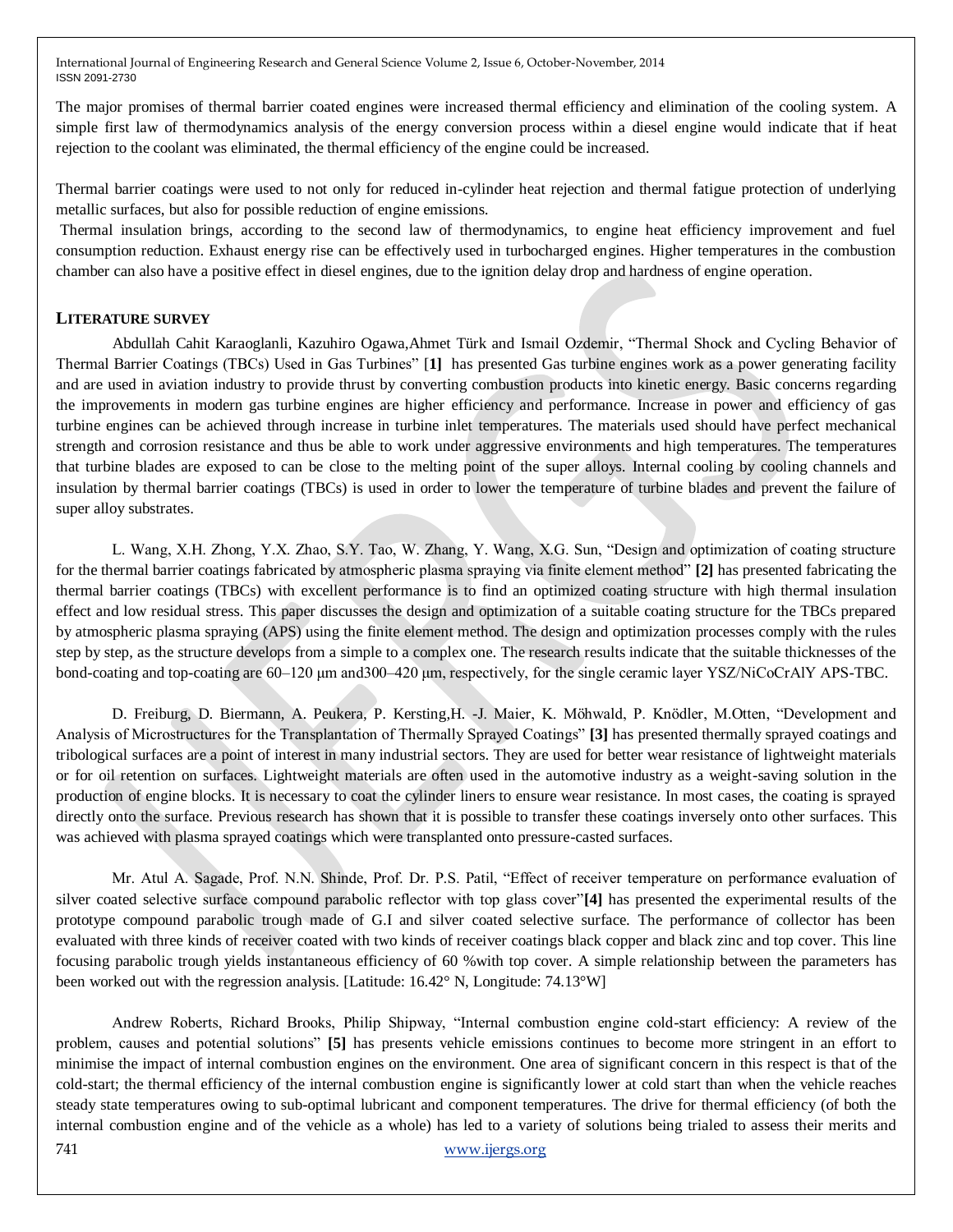effects on other vehicle systems during this warm-up phase (and implemented where appropriate). The approaches have a common theme of attempting to reduce energy losses so that systems and components reach their intended operating temperature range as soon as possible after engine start. In the case of the engine, this is primarily focused on the lubricant system. Lubricant viscosity is highly sensitive to temperature and the increased viscosity at low temperatures results in higher frictional and pumping losses than would-be observed at the target operating temperature.

T. Karthikeya Sharma, "Performance and emission characteristics of the thermal barrier coated SI engine by adding argon inert gas to intake mixture" **[6]** has investigates Dilution of the intake air of the SI engine with the inert gases is one of the emission control techniques like exhaust gas recirculation, water injection into combustion chamber and cyclic variability, without scarifying power output and/or thermal efficiency (TE). This paper investigates the effects of using argon (Ar) gas to mitigate the spark ignition engine intake air to enhance the performance and cut down the emissions mainly nitrogen oxides. The input variables of this study include the compression ratio, stroke length, and engine speed and argon concentration. Output parameters like TE, volumetric efficiency, heat release rates, brake power, exhaust gas temperature and emissions of  $NOx$ ,  $CO<sub>2</sub>$  and CO were studied in a thermal barrier coated SI engine, under variable argon concentrations. Results of this study showed that the inclusion of Argon to the input air of the thermal barrier coated SI engine has significantly improved the emission characteristics and engine's performance within the range studied.

J. Barriga, U. Ruiz-de-Gopegui, J. Goikoetxeaa, B. Coto, H. Cachafeiro, "Selective coatings for new concepts of parabolic trough collectors‖ **[7]** has presented the CSP technology based on parabolic trough solar collector for large electricity generation purposes is currently the most mature of all CSP designs in terms of previous operation experience and scientific and technical research and development. The current parabolic trough design deals with a maximum operating temperature around 400ºC in the absorber collector tube but some recent designs are planned to increase the working temperature to 600ºC increasing the performance by 5-10% to attain the improved productivity that the market demands .These systems are expected to be working during 20-25 years. One of the key points of the receiver is the stack of layers forming the selective absorber coating. With this new design the coating has to fulfill new requirements as the collector will be working at600ºC and in a low vacuum of 10-2 mbar.

V.D. Zhuravlev, V.G. Bamburov, A.R. Beketov, L.A. Perelyaeva, I.V. Baklanova,O.V. Sivtsova, V.G. Vasil'ev, E.V. Vladimirova, V.G. Shevchenko, I.G. Grigorov, "Solution combustion synthesis of a-Al<sub>2</sub>O<sub>3</sub> using urea" **[8]** has presents processes involved in the solution combustion synthesis of a-Al2O3 using urea as an organic fuel were investigated. The data describing the influence of the relative urea content on the characteristic features of the combustion process, the crystalline structure and the morphology of the aluminum oxide are presented herein. Our data demonstrate that the combustion of stable aluminum nitrate and urea complexes leads to the formation of a-alumina at temperatures of approximately 600–800°C. Our results, obtained using differential thermal analysis and IR spectroscopy methods, reveal that the low-temperature formation of a-alumina is associated with the thermal decomposition of an α-AlO (OH) intermediate, which was crystallized in the crystal structure of the diaspore.

Helmisyah Ahmad Jalaludin, Shahrir Abdullah, Mariyam Jameelah Ghazali, Bulan Abdullah, Nik Rosli Abdullah, ―Experimental Study of Ceramic Coated Piston Crown for Compressed Natural Gas Direct Injection Engines‖ **[9]** has presents High temperature produced in a compressed natural gas with direct injection system (CNGDI) engine may contribute to high thermal stresses. Without appropriate heat transfer mechanism, the piston crown would operate ineffectively. Bonding layer NiCrAl and ceramic based yttria partially stabilized zirconia (YPSZ) were plasma sprayed onto AC8A aluminium alloy CNGDI piston crowns and normal CamPro piston crowns in order to minimize thermal stresses.

Vinay Kumar. D, Ravi Kumar.P, M.Santosha Kumari, "Prediction of Performance and Emissions of a Biodiesel Fueled Lanthanum Zirconate Coated Direct Injection Diesel engine using Artificial Neural Networks‖ **[10]** has presented different techniques are being attempted over the years to use low pollution emitting fuels in diesel engines to reduce tail pipe emissions with improved engine efficiency. Especially, Biodiesel fuel, derived from different vegetable oils, animal fat and waste cooking oil has received a great attention in the recent past. Trans esterification is a proven simplest process to prepare biodiesel in labs with little infrastructure. Application of thermal barrier coatings (TBC) on the engine components is aseriously perused area of interest with low grade fuels like biodiesel fuels. Artificial neural networks (ANN) are gaining popularity to predict the performance and emissions of diesel engines with fairly accurate results besides the thermodynamic models with considerably less complexity and lower computing time.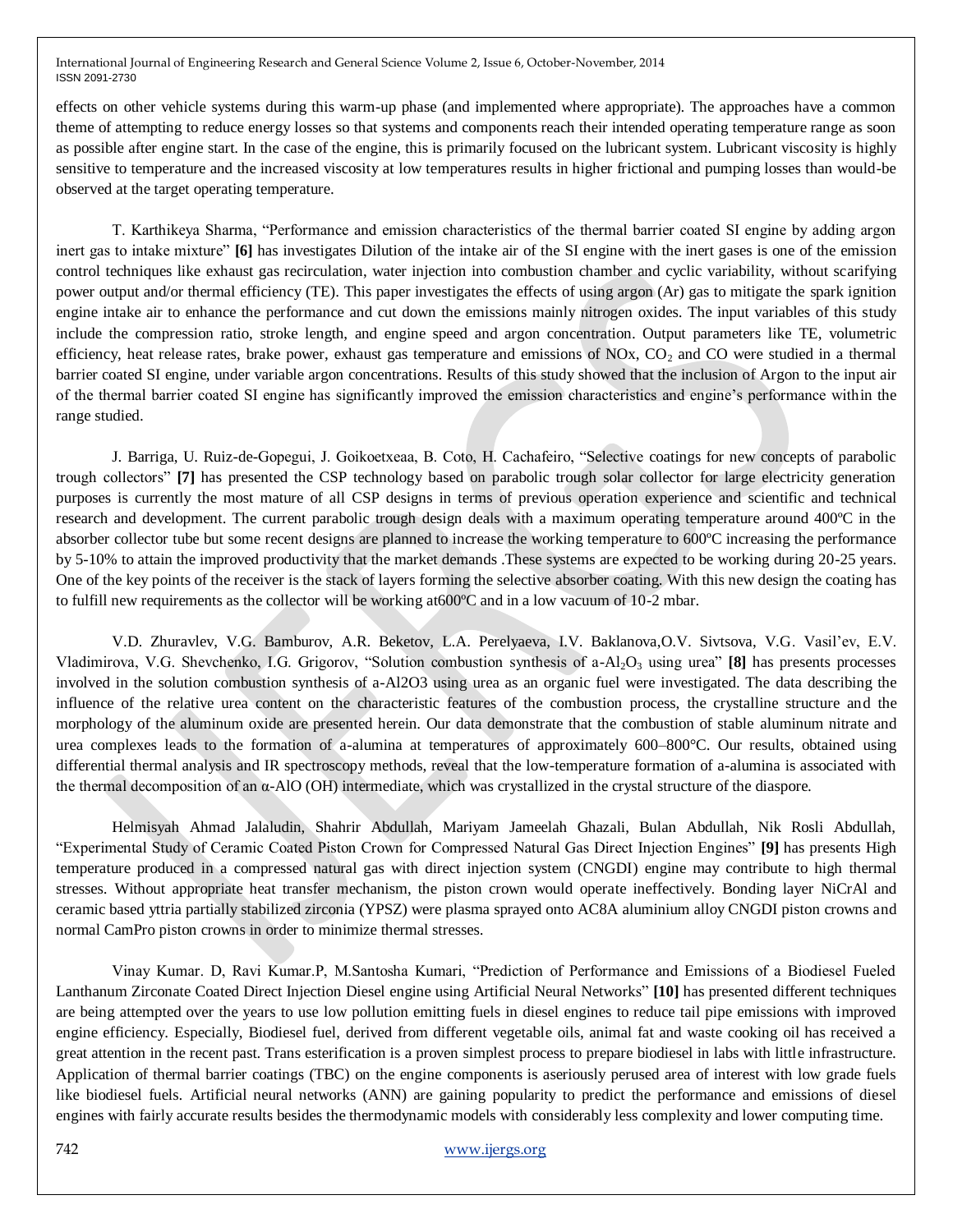Nitesh Mittal, Robert Leslie Athony, Ravi Bansal, C. Ramesh Kumar, "Study of performance and emission characteristics of a partially coated LHR SI engine blended with n-butanol and gasoline" [11] has describes to meet the present requirements of the automotive industry, there is continuous search to improve the performance, exhaust emission, and life of the IC engines. The meet the first two challenges, researchers are working both on newer engine technologies and fuels. Some of the published work indicates that coating on the combustion surface of the engine with ceramic material results in improved performance and reduced emission levels when fueled with alternate fuel blended fuels, and this serves as a base for this work. Normal-Butanol has molecular structure that is adaptable to gasoline, and it is considered as one of the alternative fuels for SI engines.

Helmisvah A.J., Ghazali M.J., "Characterisation of Thermal Barrier Coating on Piston Crown for Compressed Natural Gas Direct Injection (CNGDI) Engines" [12] has presented the high temperature and pressure produced in an engine that uses compressed natural gas with direct injection system (CNGDI) may lead to high thermal stresses. The piston crown fails to operate effectively with insufficient heat transfer. In this study, partially stabilized zirconia (PSZ) ceramic thermal barrier coatings were plasma sprayed on CNGDI piston crowns (AC8A aluminium alloys) to reduce thermal stresses. Several samples were deposited with NiCrAl bonding layers prior to the coating of PSZ for comparison purposes. Detailed analyses of microstructure, hardness, surface roughness, and interface bonding on the deposited coating were conducted to ensure its quality. High stresses were mainly concentrated above the pinhole and edge areas of the piston. In short, the PSZ/ NiCrAl coated alloys demonstrated lesser thermal stresses than the uncoated piston crowns despite a rough surface. Extra protection is thus given during combustion operation.

Ming SONG, Yue MA, Sheng-kai GONG, "Analysis of residual stress distribution along interface asperity of thermal barrier coating system on macro curved surface" [13] has presented the Royal Automotive Club of Victoria (RACV) Energy Breakthrough annual event is to provide an opportunity to school students to design and develop human powered vehicles (HPVs) and race a nonstop 24 hours event that requires energy conservation, endurance and reliability. The event involves primary and secondary school students, teachers, parents and local industry to work together on the design and use of energy efficient vehicles. The key areas with interest of HPVs are the significance of aerodynamic design and ways to improve overall aerodynamics as most HPVs are designed with minimal or no aerodynamic consideration.

A. Moridi, M. Azadi and G.H. Farrahi, "Coating thickness and roughness effect on stress distribution of A356.0 under thermomechanical loadings" [14] has presented Cast aluminium-silicon alloy, A356.0, is widely used in automotive components such as diesel engine cylinder heads and also in aerospace industries because of its outstanding mechanical, physical, and casting properties. Thermal barrier coatings are applied to combustion chamber in order to reduce fuel consumption and pollutions and also improve fatigue life of components. However, studies on behaviour of A356.0 with thermal barrier coating are still rare. The purpose of the present work is to simulate stress distribution of A356.0 under thermo-mechanical cyclic loadings, using a two-layer elastic-viscoplastic model of ABAQUS software. The results of stress strain hysteresis loop are validated by an out of phase thermo-mechanical fatigue test. Ceramic coating thickness effect on stress distribution of test specimens is investigated. Different thicknesses from 300 to 800 microns of top coat and also roughness of the interfaces are simulated to get best stress gradient which can cause an improvement of fatigue life.

M. Fadaei, H. Vafadar, A. Noorpoor, "New thermo-mechanical analysis of cylinder heads using a multi-field approach" **[15]** has presented a thermo-mechanical analysis of a natural gas, internal combustion engine cylinder head are presented in this paper. The results are pertinent to the evaluation of overheating damage in critical areas. The three-dimensional geometries of the cylinder head and the water jacket were modeled by means of a computer-aided engineering tool. Commercial finite element and computational fluid dynamics codes were used to compute details of mechanical stress in the head and flow details in the cylinder and cooling jacket, respectively. A six-cylinder, four-stroke diesel engine and a spark-ignition natural gas engine were modeled over a range of speeds at full load. Computed results, such as maximum allowable cylinder pressure, output power, BMEP and BSFC, were validated by experimented data in the diesel engine model. The results were in good agreement with experimental data. The results show high stresses at the valve bridge. Cylinder head temperatures and comparison of output power with high stress measurements, often exceeding the elastic limit, were found at the valve bridge.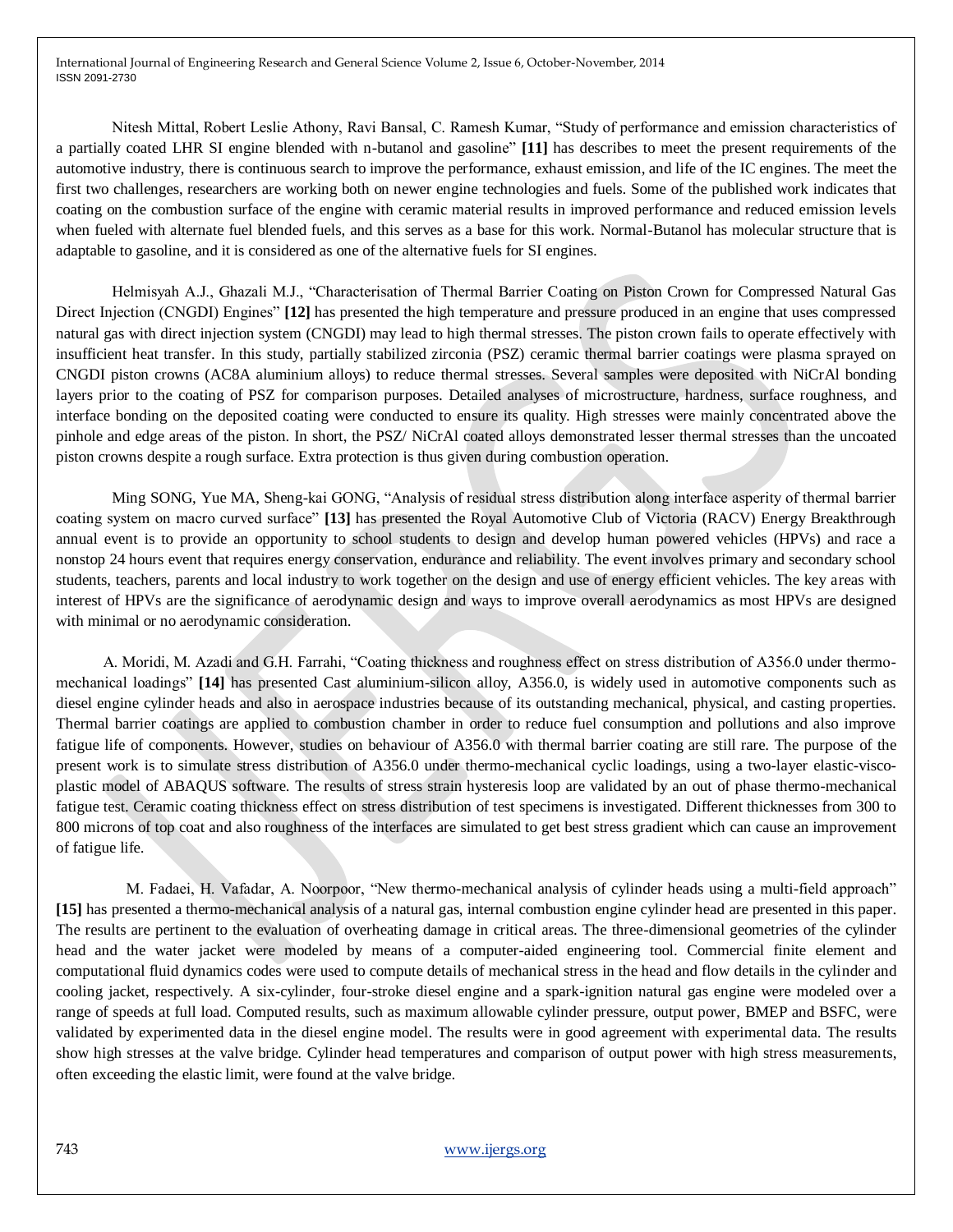B. Murali Krishna and J.M. Mallikarjuna, "Effect of Engine Speed on In-Cylinder Tumble Flows in a Motored Internal Combustion Engine-An Experimental Investigation Using Particle Image Velocimetry" [16] has presented the stratified and direct injection spark ignition engines are becoming very popular because of their low fuel consumption and exhaust emissions. But, the challenges to them are the formation and control of the charge which is mainly dependent on the in-cylinder fluid flows. An optical tool like particle image velocimetry (PIV) is extensively used for the in-cylinder fluid flow measurements. The experimental investigations of the in-cylinder fluid tumble flows in a motored internal combustion engine with a flat piston at different engine speeds during intake and compression strokes using PIV. The two-dimensional in-cylinder flow measurements and analysis of tumble flows have been carried out in the combustion space on a vertical plane at the cylinder axis. To analyze the fluid flows, ensemble average velocity vectors have been used.

A.Triwiyanto, E. Haruman, M. Bin Sudin. S. Mridha and P.Hussain, "Structural and Properties Development of Expanded Austenite Layers on AISI 316L after Low Temperature Thermo chemical Treatments" [17] has presented low temperature thermo chemical treatments in fluidized bed furnace involving nitriding, carburizing and hybrid treating, sequential carburizing-nitriding, have been conducted with the aim to improve surface properties of AISI 316L. The resulting layer is expanded austenite which is responsible to the higher hardness and better wears properties. Characterization of this expanded austenite layer were performed including XRD analysis, SEM and SPM and micro hardness indentation were used to reveal the characters of the produced thin layers.

B.M. Krishna and J.M. Mallikarjuna, "Characterization of Flow through the Intake Valve of a Single Cylinder Engine Using Particle Image Velocimetry" [18] has investigations of the in-cylinder flow pattern around the intake valve of a single-cylinder internal combustion engine using Particle Image Velocimetry (PIV) at different intake air flow rates. The intake air flow rates are corresponding to the three engine speeds of 1000, 2000 and 3000 rev/min., at all the static intake valve opening conditions. In-cylinder flow structure is characterized by the tumble ratio and maximum turbulent kinetic energy of the flow fields. Two specified lines of the combustion chamber, the radial and axial velocity profiles have been plotted. It is found that the overall airflow direction at the exit of the intake valve does not change significantly with the air flow rate and intake valve opening conditions.

F.S. Silva, "Fatigue on engine pistons – A compendium of case studies" [19] has presented engine pistons are one of the most complex components among all automotive or other industry field components. The engine can be called the heart of a car and the piston may be considered the most important part of an engine. There are lots of research works proposing, for engine pistons, new geometries, materials and manufacturing techniques, and this evolution has undergone with a continuous improvement over the last decades and required thorough examination of the smallest details. Notwithstanding all these studies, there are a huge number of damaged pistons. Damage mechanisms have different origins and are mainly wearing, temperature, and fatigue related. Among the fatigue damages, thermal fatigue and mechanical fatigue, either at room or at high temperature, play a prominent role.

Nitesh Krishnan J, Hariharan P, "Influence Of Hardness By WC Based Coating on Alsi Alloy And Grey Cast Iron using HVOF Coating Method<sup>"</sup> [20] has presented Grey Cast Iron and AlSi alloy are the more commonly used materials for cylinder liner applications in automobiles. With the upcoming need for an efficient utilization of fuel resources and alternate fuel resources, there is a subsequent need for the improvement of surface properties as well as to reduce the engine weight. Hard Chromium coatings exhibit attractive properties such as high hardness and excellent wear resistance and have been widely used in the automotive, aerospace and manufacturing industries.

### **ACKNOWLEDGMENT**

 It is indeed a great pleasure for me to express my sincere gratitude to those who have always helped me for this dissertation work.

 I am extremely thankful to my thesis guide Prof. Ramesh N. Medava, Professor in Mechanical Engineering Department Smt. S.R.Patel Engineering College, Unjha are valuable guidance, motivation, cooperation, constant support with encouraging attitude at all stages of my work.

### **CONCLUSION**

The recent trend in Four Stroke Diesel Engine performance of engine depend on their heat losses in inside engine but from review of following paper were given different methodologies and formulation for try to reduced losses and more efficient

.

744 www.ijergs.org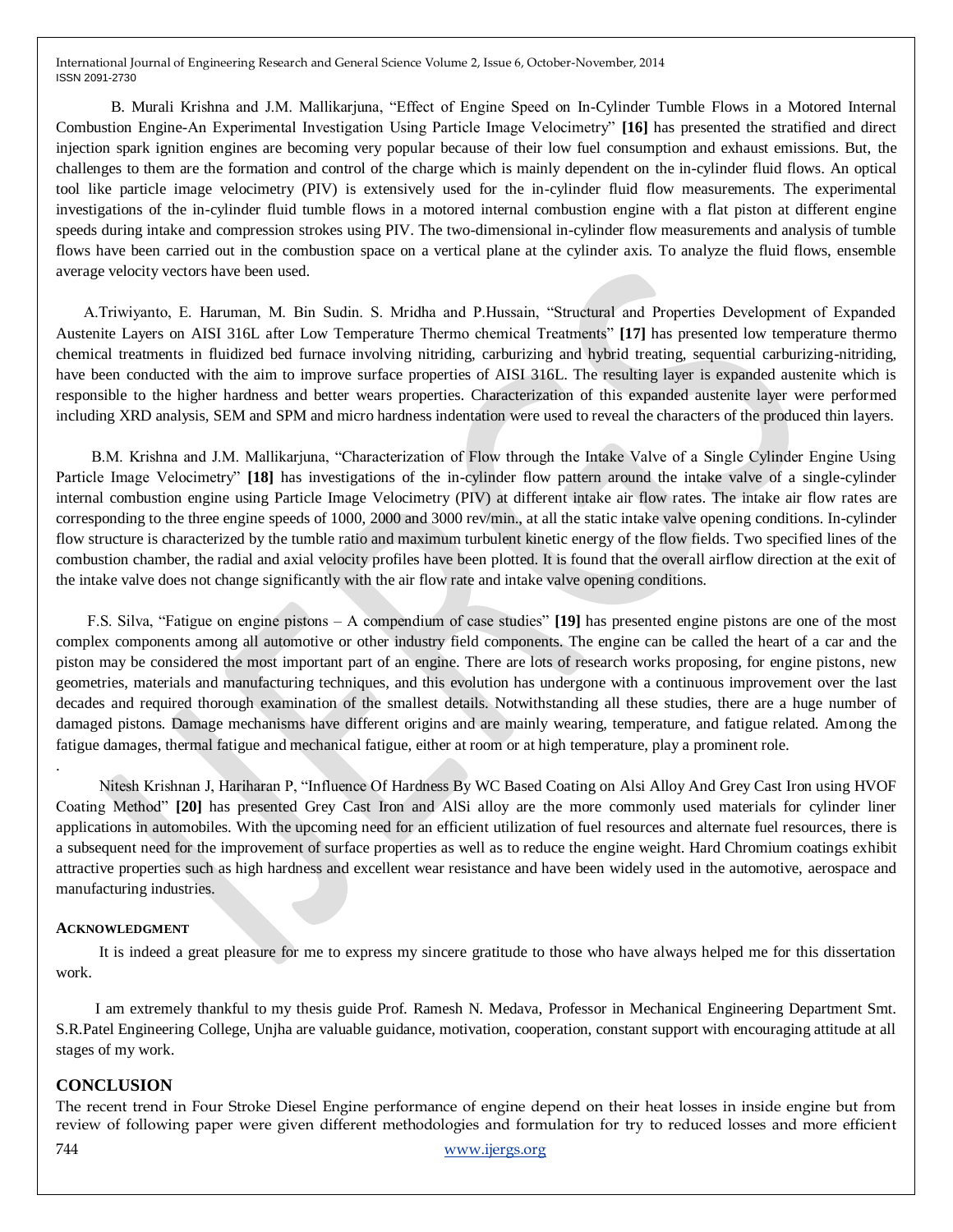vehicle.

The research survey was implied to author to justified their research area in direction of engine performance and try to make new experimental set up for same which given support reduced heat losses and improve fuel consumption rate with respect their efficiency.

The research survey was reflected different methodology such as thermal barrier coating, HVOF (High velocity oxygen fuel) coating, Particle image velocimetry (PIV), Coating thickness and roughness effect etc. and such system they had applying such kind of coating process those are metal sheet, gas turbine, parabolic reflector, automobile industry etc.

Some research paper indicated about optimization method applied coating structure and FEA analysis or CFD analysis.

In CI and SI engine, they were done component level coating as per design requirement for surface roughness and life of component. There was not work done on energy saving during power stroke and there are not any provision for inside coating method from above research paper survey.

## **REFERENCES:**

[1] Abdullah Cahit Karaoglanli, Kazuhiro Ogawa, Ahmet Türk and Ismail Ozdemir, "Thermal Shock and Cycling Behavior of Thermal Barrier Coatings (TBCs) Used in Gas Turbines" © 2014 Karaoglanli et al.; licensee In Tech.

[2] L. Wang, X.H. Zhong, Y.X. Zhao, S.Y. Tao, W. Zhang, Y. Wang, X.G. Sun, "Design and optimization of coating structure for the thermal barrier coatings fabricated by atmospheric plasma spraying via finite element method" Journal of Asian Ceramic Societies 2 (2014) 102-116. [3]D. Freiburg, D. Biermann, A. Peukera, P. Kersting, H. -J. Maier, K. Möhwald, P. Knödler, M.Otten, "Development and Analysis of Microstructures for the Transplantation of Thermally Sprayed Coatings" Procedia CIRP 14 ( 2014 ) 245 – 250.

[4]Mr. Atul A. Sagade, Prof. N.N. Shinde, Prof. Dr. P.S. Patil, "Effect of receiver temperature on performance evaluation of silver coated selective surface compound parabolic reflector with top glass cover" Energy Procedia 48 (2014)  $212 - 222$ .

[5]Andrew Roberts, Richard Brooks, Philip Shipway, "Internal combustion engine cold-start efficiency: A review of the problem, causes and potential solutions" Energy Conversion and Management 82 (2014) 327–350.

[6]T. Karthikeya Sharma, "Performance and emission characteristics of the thermal barrier coated SI engine by adding argon inert gas to intake mixture" Journal of Advanced Research (2014).

[7]J. Barriga, U. Ruiz-de-Gopegui, J. Goikoetxeaa, B. Coto, H. Cachafeiro, "Selective coatings for new concepts of parabolic trough collectors" Energy Procedia  $49$  (2014)  $30 - 39$ .

[8]Helmisyah Ahmad Jalaludin, Shahrir Abdullah, Mariyam Jameelah Ghazali, Bulan Abdullah, Nik Rosli Abdullah, "Experimental Study of Ceramic Coated Piston Crown for Compressed Natural Gas Direct Injection Engines" Procedia Engineering 68 (2013) 505 – 511.

[9]V.D. Zhuravlev, V.G. Bamburov, A.R. Beketov, L.A. Perelyaeva, I.V. Baklanova, O.V. Sivtsova, V.G. Vasil'ev, E.V. Vladimirova, V.G. Shevchenko, I.G. Grigorov, "Solution combustion synthesis of a-Al2O3 using urea" Ceramics International 39 (2013) 1379–1384.

[10]Vinay Kumar. D, Ravi Kumar.P, M.Santosha Kumari, "Prediction of Performance and Emissions of a Biodiesel Fueled Lanthanum Zirconate Coated Direct Injection Diesel engine using Artificial Neural Networks‖ Procedia Engineering 64 (2013) 993 – 1002.

[11]Nitesh Mittal, Robert Leslie Athony, Ravi Bansal, C. Ramesh Kumar, "Study of performance and emission characteristics of a partially coated LHR SI engine blended with n-butanol and gasoline" Procedia Engineering  $56 (2013) 521 - 530$ .

[12]Helmisyah A.J., Ghazali M.J., "Characterisation of Thermal Barrier Coating on Piston Crown for Compressed Natural Gas Direct Injection (CNGDI) Engines" AIJSTPME  $(2012)$  5(4): 73-77.

[13] Ming SONG, Yue MA, Sheng-kai GONG, "Analysis of residual stress distribution along interface asperity of thermal barrier coating system on macro curved surface" Progress in Natural Science: Materials International 21 (2011) 262-267.

[14]A. Moridi, M. Azadi and G.H. Farrahi, "Coating thickness and roughness effect on stress distribution of A356.0 under thermo-mechanical loadings" Procedia Engineering 10 (2011) 1372–1377.